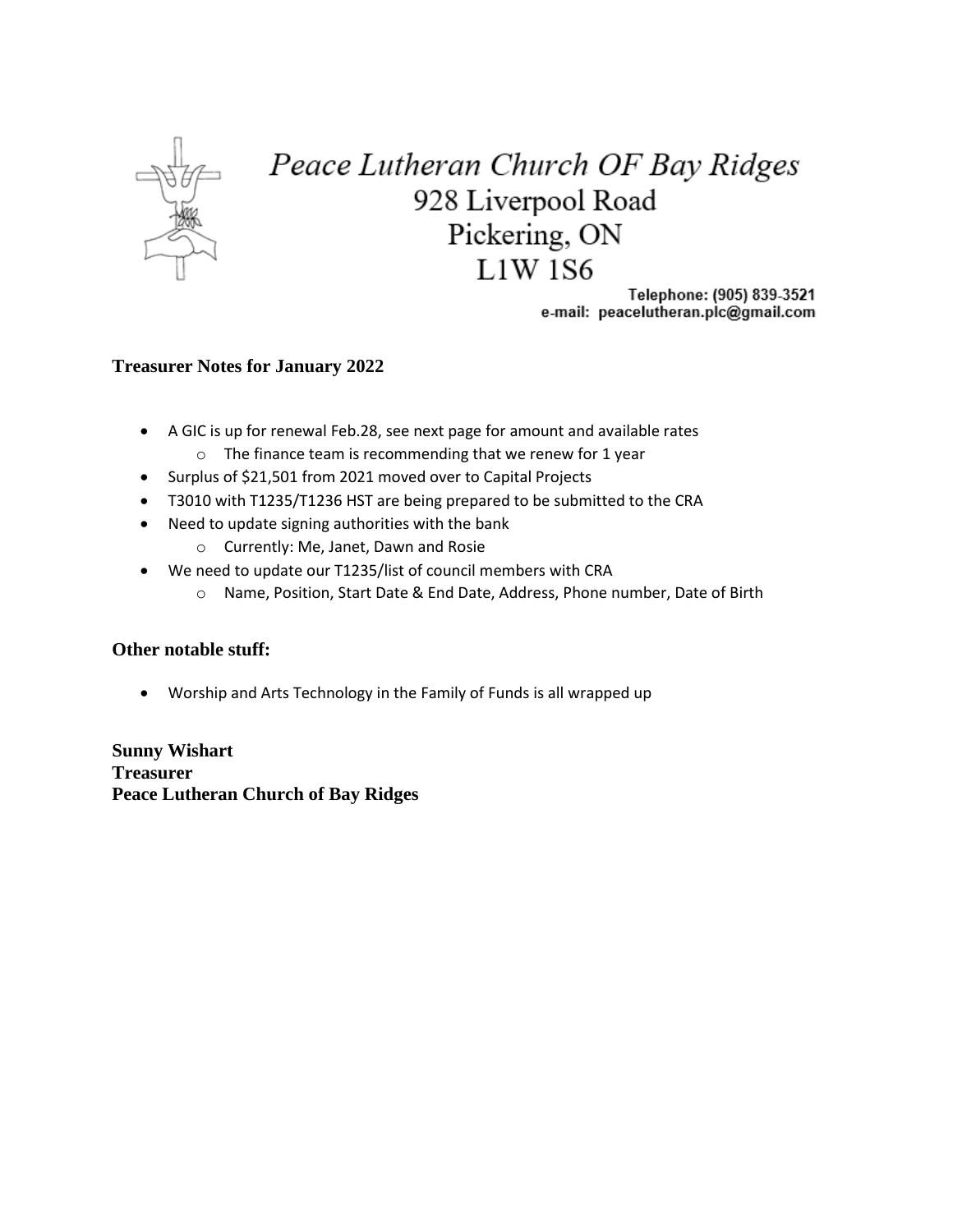| <b>GIC</b> |  |  |  |
|------------|--|--|--|
|            |  |  |  |

| 00175 | <b>Bonus</b><br>Rate<br>GIC | 1 Years, 2 Days | On maturity | 0.45% | Feb 28,<br>2022 | \$10,323.69       | \$10,370.41 |
|-------|-----------------------------|-----------------|-------------|-------|-----------------|-------------------|-------------|
| 00183 | Bonus<br>Rate<br>GIC        | 1 Years         | On maturity | 0.45% | Jun 8, 2022     | \$18,081.16       | \$18,162.53 |
|       | <b>Term</b>                 |                 |             |       |                 | Rate <sup>2</sup> |             |
|       | 1 year                      |                 |             |       |                 | 0.90%             |             |
|       | 2 year                      |                 |             |       |                 | 1.25%             |             |
|       | 3 year                      |                 |             |       |                 | 1.50%             |             |
|       | 4 year                      |                 |             |       |                 | 1.75%             |             |
|       | 5 year                      |                 |             |       |                 | 2.50%             |             |